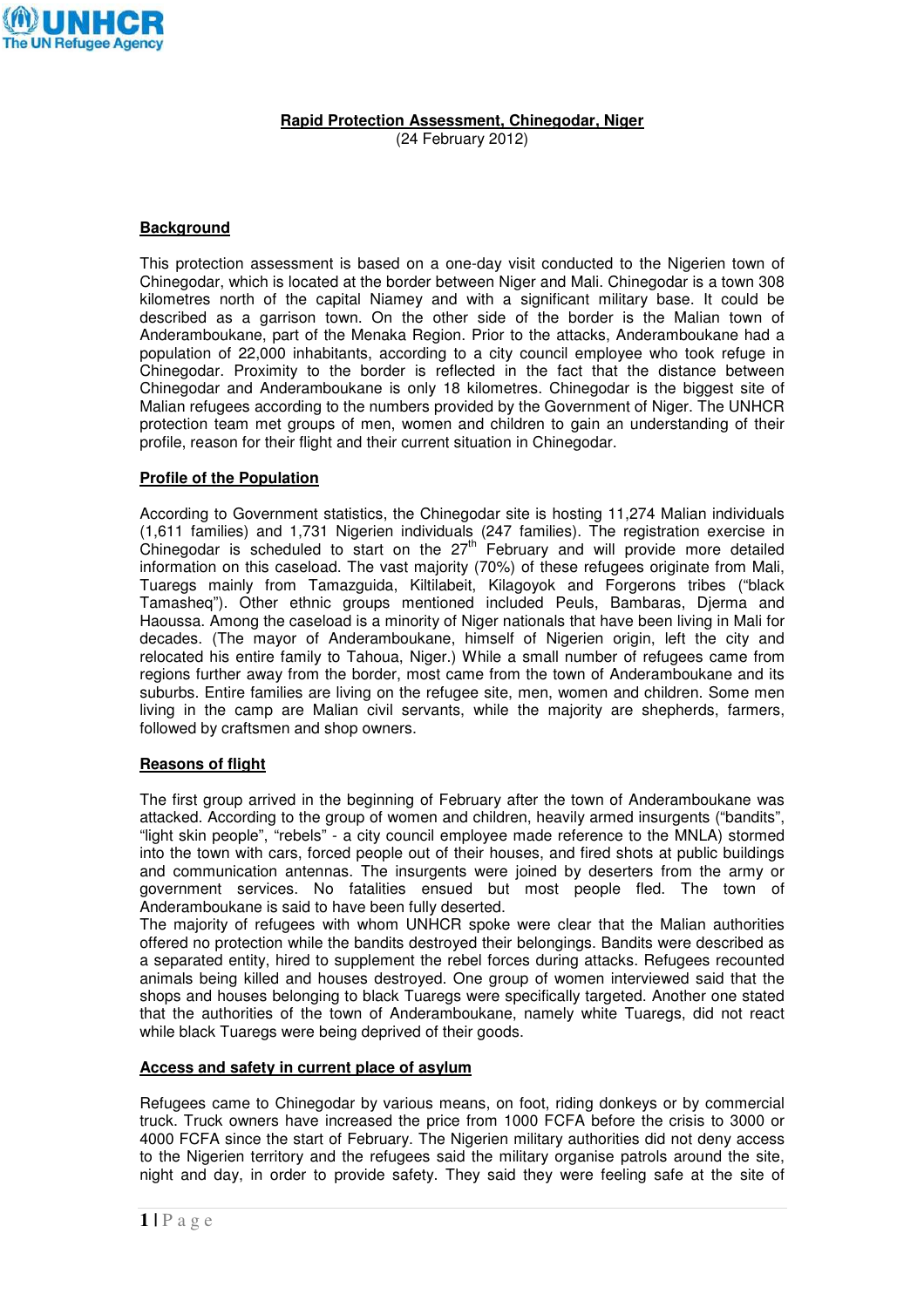

Chinegodar, despite the short distance to the border. Local authorities have provided them support since their arrival. Significantly, some men are going on a daily basis to Anderamboukane in order to water their gardens, returning back to Chinegodar with vegetables that they can sell in the market of the town. This was indicative of a broader point that some refugees stressed, namely prior to the insecurity, Malians from Anderamboukane were familiar with Chinegodar. There was regular movement of people across the border, particularly for trading purposes. However, refugee women explained that they are now afraid to return because of bandits they might meet. No tensions with their host communities were reported.

## **Civilian character of asylum**

The refugee site of Chinegodar is located around 600 meters from the town, where all but a tiny minority were stated to be living with host families. Refugees mentioned that only the Niger military forces pay regular visit to the site for their safety. Similar to Mangaize, there was no indication either of any form of militarization in the site; however, considering the distance to the border, this will require closer monitoring.

### **Specific protection concerns**

The main protection concern is the location of the site, 18 kilometres from the border and where there is a heavy military presence. The Force Commander raised security concern to UNHCR, especially in case of an eventual attack of rebels against Chinegodar.

Some refugees gave reports of families being separated at the time of the attacks and the subsequent flight but that they had since been reunified.

Many refugee children have now not been attending school for two to four weeks. Some teachers and secondary school students that can afford the cost have returned back to the Malian town Gao in order to continue their schooling<sup>1</sup>. Primary school children are living at the site without access to a school<sup>2</sup>. (Local authorities approached on this issue stated that the current absorption capacity of the local school did not allow them to integrate the refugee children.)

# **Humanitarian assistance and priority needs**

Initial help was provided by the local authorities who assisted the first families that arrived by giving them food on a daily basis. Humanitarian actors are providing water, namely MSF have put in place a water trucking system. Food distribution has been organised by ICRC and the first families registered received in addition to the food, three blankets, six mats, one bucket, six wrappers and one kitchen set (comprised of two components). ICRC has also provided the refugees with plastic sheeting. It was stated that the families who arrived later did not receive the same level of assistance. With regard to heath, MSF set up a small health center in the site and the refugees during the discussions expressed their satisfaction with health assistance.

The refugees stated that their priority need is food, which is lacking at the site. Some families said they did not receive food during the last distribution while those who have received said they had finished what they had.

A second priority need should be provision of education both in terms of the obvious negative impact of a lack of schooling and in the more immediate, unoccupied children at the refugee site.

Finally, there were requests for jerry cans with refugees stating there has been no distribution as of 25<sup>th</sup> February.

<sup>1&</sup>lt;br><sup>1</sup> Reportedly a directive from the Malian Education Ministry.

 $2$  In the group of children (from five to 10 years old) met, some were able to explain in French what happened and why they left Anderamboukane. Figures compiled by the local Nigerien government state that there are a total of 696 children at the site, of which approximately 80 percent are at the primary school stage (six to 12 years of age) and the remaining split between secondary (13 to 16 years of age) and lycee stages.